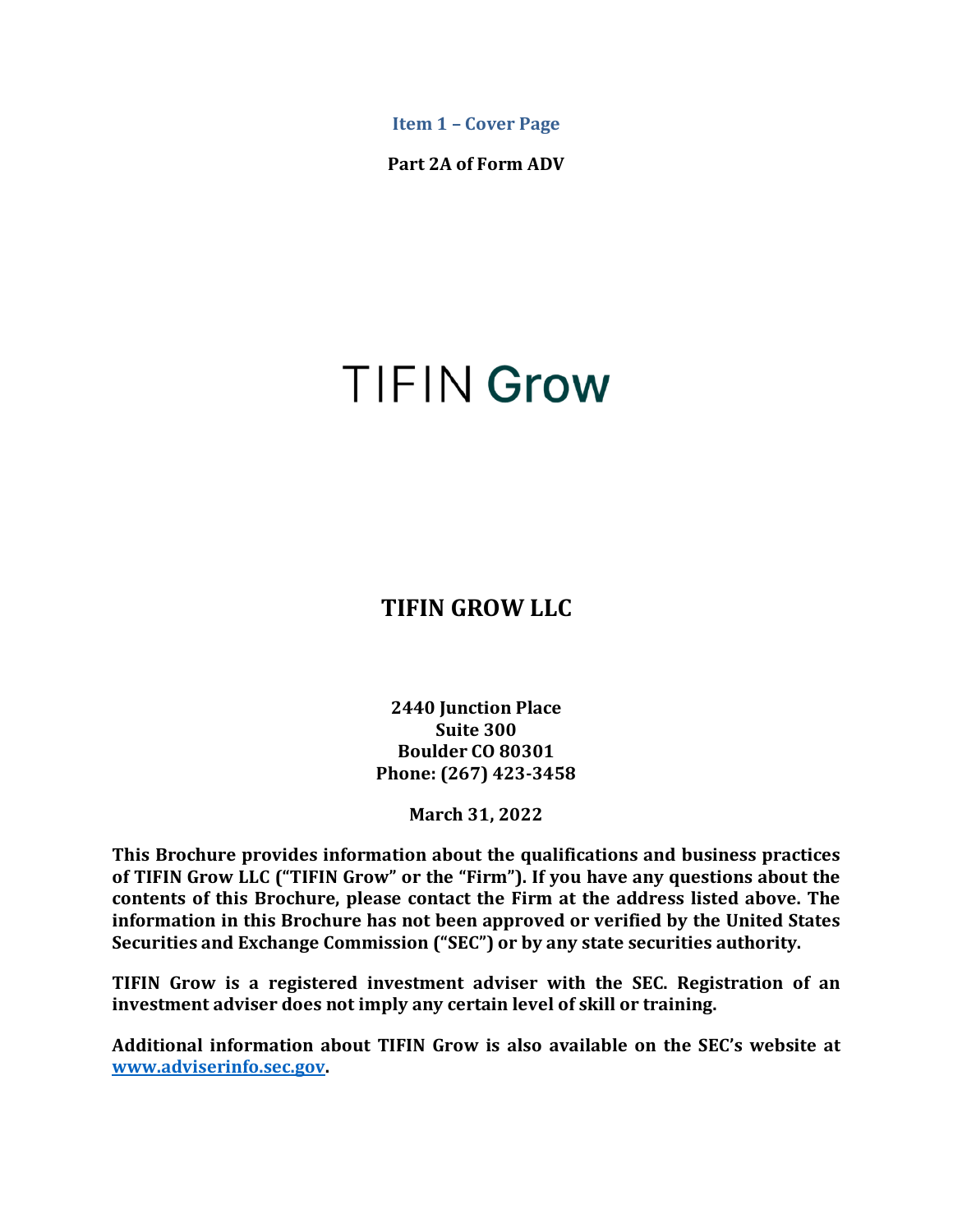## **Item 2 –Material Changes**

<span id="page-1-0"></span>On March 15, 2021, we filed the previous annual updating amendment to this ADV Part 2A ("Brochure"). The following material changes have been made since the last annual Brochure was filed:

- 1. The name of the registered investment adviser was changed from Positivly LLC to TIFIN Grow LLC on February 11, 2022. This change has been reflected throughout the ADV Part 2A
- 2. Address change<br>3. Addition of Affili
- 3. Addition of Affiliated Businesses

In addition, certain non-material changes have also been made to this Brochure. Consequently, we encourage you to read this Brochure in its entirety.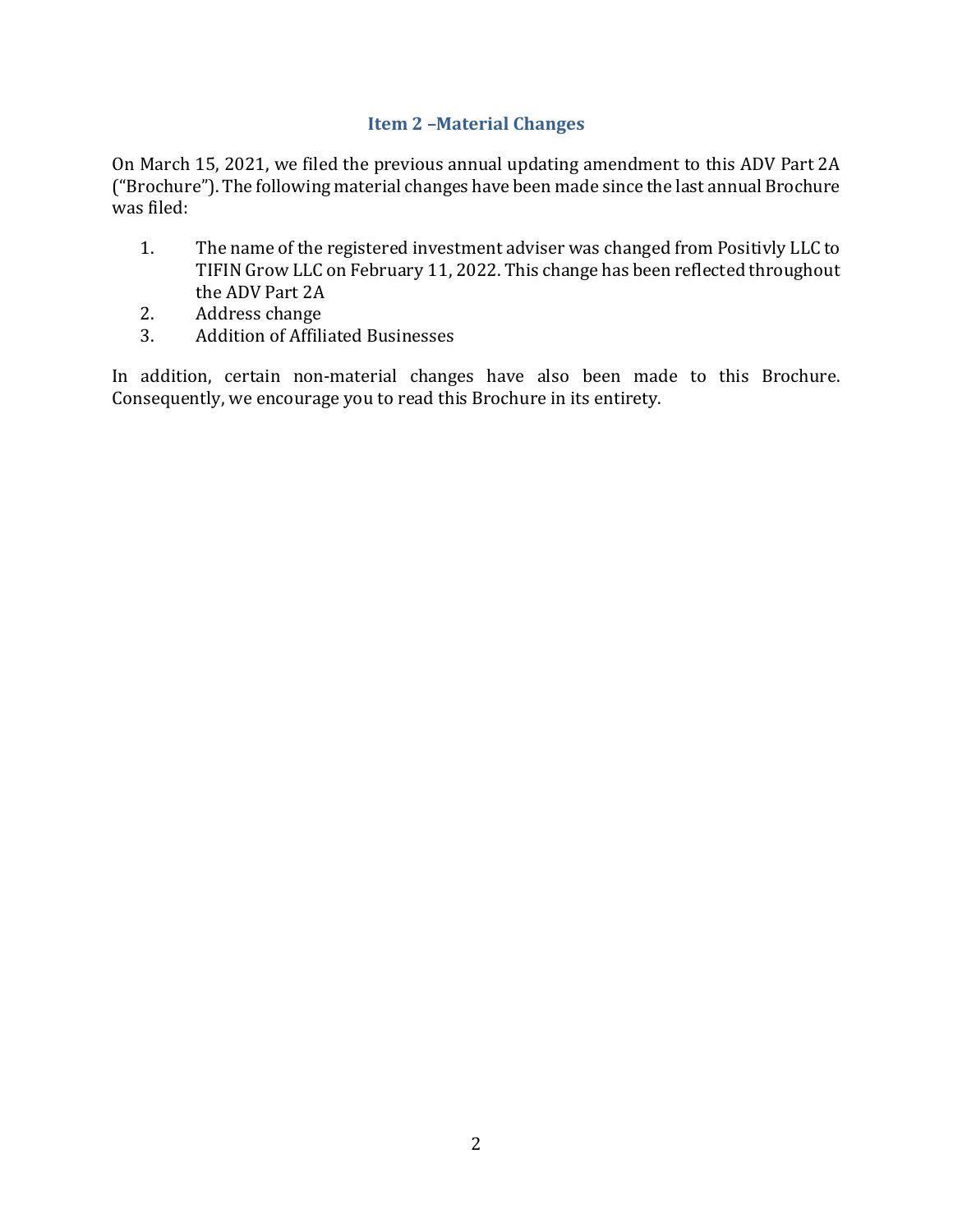# **Item 3-Table of Contents**

<span id="page-2-0"></span>

| Item 8 - Methods of Analysis, Investment Strategies, Investment Tools, and Risk of      |
|-----------------------------------------------------------------------------------------|
|                                                                                         |
|                                                                                         |
| Item 11 - Code of Ethics, Participation or Interest in Client Transactions and Personal |
|                                                                                         |
|                                                                                         |
|                                                                                         |
|                                                                                         |
|                                                                                         |
|                                                                                         |
|                                                                                         |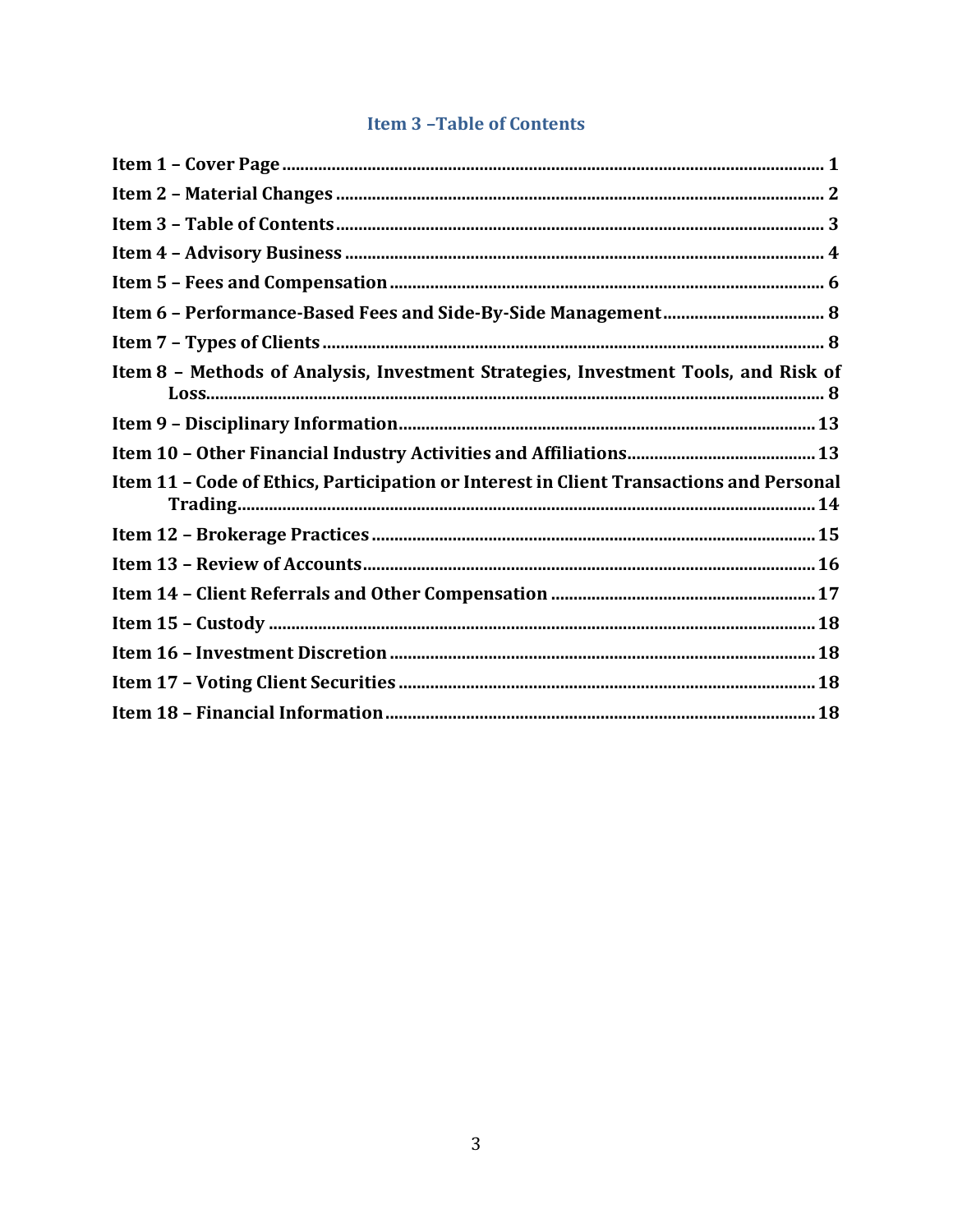#### <span id="page-3-0"></span>**Item 4 – Advisory Business**

#### A. Description of the Advisory Firm

TIFIN Grow LLC ("TIFIN Grow"), a Delaware limited liability company, was formed on September 12, 2019. TIFIN Grow is registered with the United States Securities and Exchange Commission ("SEC") under Rule 203A-2(e) of the Investment Advisers Act of 1940, as amended (the "Advisers Act"), and therefore conducts business solely through an online advisory platform. The TIFIN Group LLC ("TIFIN") is the principal owner of TIFIN Grow. Dr. Vinay Nair is the Chief Executive Officer of TIFIN.

#### B. Types of Advisory Services

TIFIN Grow provides sub-advisory services to investment advisers and wealth managers (collectively, "Wealth Managers") as well as investment advisory services to individual clients ("Individual Clients," together with Wealth Managers, and each individually, "Clients"). In the future, TIFIN Grow may decide to provide other services to additional types of Clients.

#### Investment Advice

TIFIN Grow combines the principles of positive psychology with modern wealth management to create stronger connections between people, their advisors and their wealth. TIFIN Grow's proprietary web-based profiling platform enables users to develop personality and risk profiles based on their responses to profile questionnaires made available on TIFIN Grow's website. Using the personality profile, TIFIN Grow builds personalized portfolios that seek to reflect each user's unique profile, personalizing the investment experience and facilitating connections. TIFIN Grow's objective is to enable Clients to receive personalized investment recommendations and/or analysis of exchange-traded funds ("ETFs") and mutual funds. In the future, TIFIN Grow may provide personalized investment recommendations of other investment products.

Clients of Wealth Managers or other financial services providers may utilize TIFIN Grow's platform to send profile questionnaires to their underlying individual advisory clients ("Underlying Advisory Clients") to generate profiles and make recommendations of investments and/or model portfolios created by third-parties. Wealth Managers may also engage TIFIN Grow to provide sub-advisory services to their Underlying Advisory Clients, as further described below.

TIFIN Grow may also provide portfolio recommendations to individual investors that they may implement on their own. In building personalized portfolios for Individual Clients or Underlying Advisory Clients, TIFIN Grow, through proprietary profile questionnaires, first assesses the preferences and risk profile of each Individual Client or Underlying Advisory Client to determine a recommended allocation and volatility, and further personalizes the recommended portfolios to contain specific themes the Individual Clients or Underlying Advisory Clients have selected. Clients may also sync their external investment accounts to the platform and execute trades for proposed investments directly.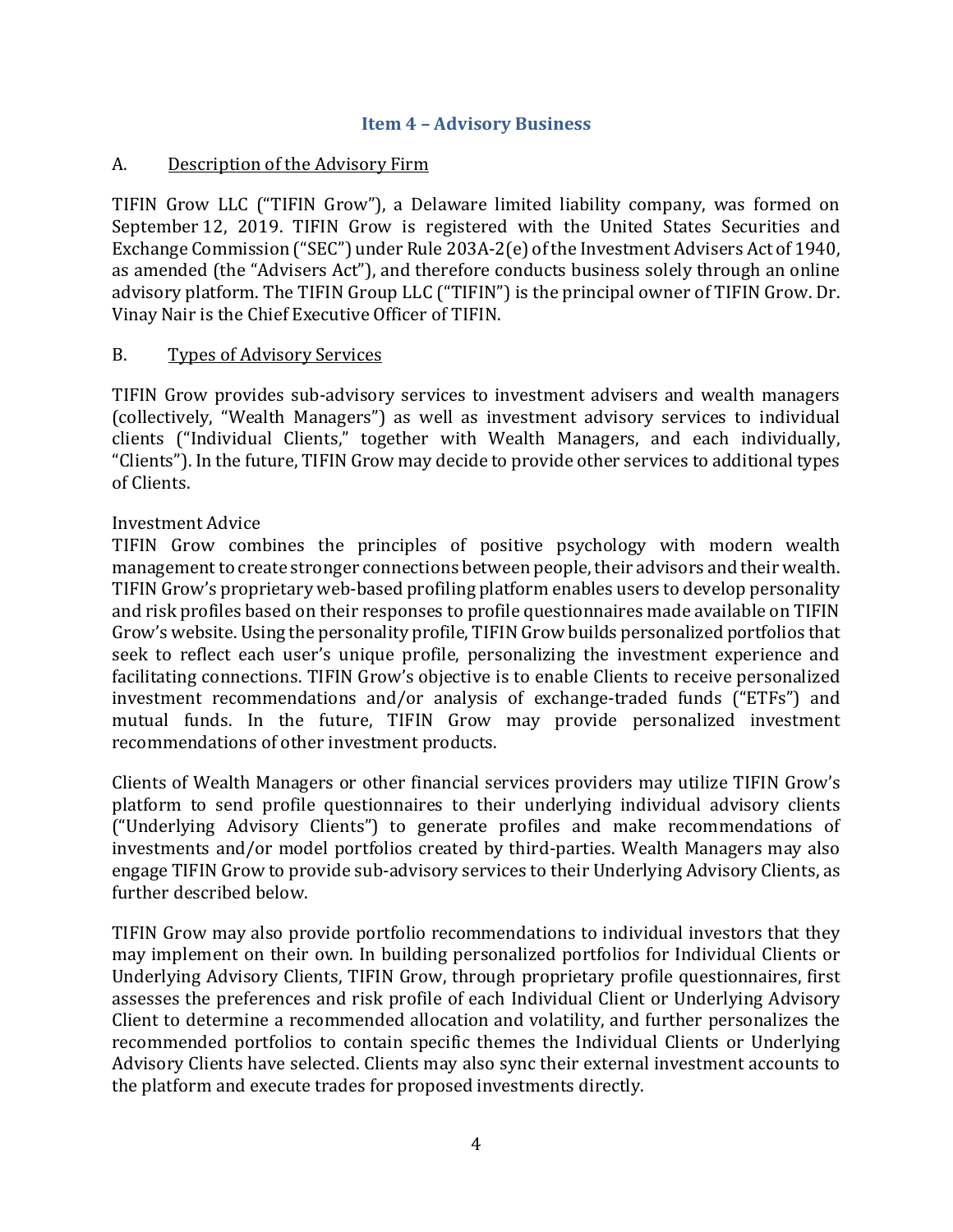#### Sub-Advisor Management

When providing sub-advisory services to Wealth Managers, the Wealth Manager directs TIFIN Grow to develop a profile for its Underlying Advisory Clients using such client's profile questionnaire responses, and TIFIN Grow generates investment recommendations based on the profiles created for the respective Underlying Advisory Clients. The Wealth Manager can elect to use TIFIN Grow's proposal to determine each Underlying Advisory Client's investment objectives, risk tolerance, and other factors (collectively, "Investment Goals") and to select investments from TIFIN Grow's personalized portfolio recommendations based on such Investment Goals. Wealth Managers may further engage TIFIN Grow to provide discretionary investment advisory services to their Underlying Advisory Clients, in accordance with such Clients' Investment Goals. When providing discretionary investment advisory services for the Underlying Advisory Clients of a Wealth Manager, TIFIN Grow has the discretion to effect transactions for the Underlying Advisory Clients under instructions the Wealth Manager has provided to TIFIN Grow regarding such Underlying Advisory Clients' Investment Goals or other requirements.

#### Risk Profiling

TIFIN Grow provides advanced risk tolerance questionnaire technology which is available to Wealth Managers for a monthly subscription fee. TIFIN Grow's proprietary web-based technology allows Wealth Managers to score their client's risk capacity, risk preference and the portfolio risk of their current portfolio. Using this information, through the use of TIFIN Grow's technology, Wealth Managers can help their clients select the portfolio holdings to match their specific risk profile and Investment Goals through a combination of ETFs, mutual funds or model portfolios maintained by financial institutions that may be registered investment advisers to ETFs, mutual funds or model portfolios ("Third Party Providers")who may pay TIFIN Grow a sponsorship fee. Alternatively, Wealth Managers can upload and select their own custom portfolios based on their Underlying Advisory Client's risk profile and Investment Goals. Clients may also sync their external investment accounts to the platform and execute trades for proposed investments directly.

## Financial Planning

TIFIN Grow provides conversational AI financial planning technology to help Wealth Managers provide financial planning services to their clients. This technology is available to Wealth Managers for a monthly subscription fee. TIFIN Grow's proprietary web-based technology allows Wealth Managers to assist their clients with financial planning needs based on their current financial circumstances and future needs and goals. TIFIN Grow does not charge Underlying Advisory Clients for use of this service.

## Services to Institutions

TIFIN Grow may enter into partnerships with and receive sponsorship fees from Third Party Providers. Under these arrangements, advisers to ETFs, mutual funds or model portfolios ("Sponsored Funds") pay TIFIN Grow sponsorship fees in order to enhance the visibility of their Sponsored Funds on TIFIN Grow's platform.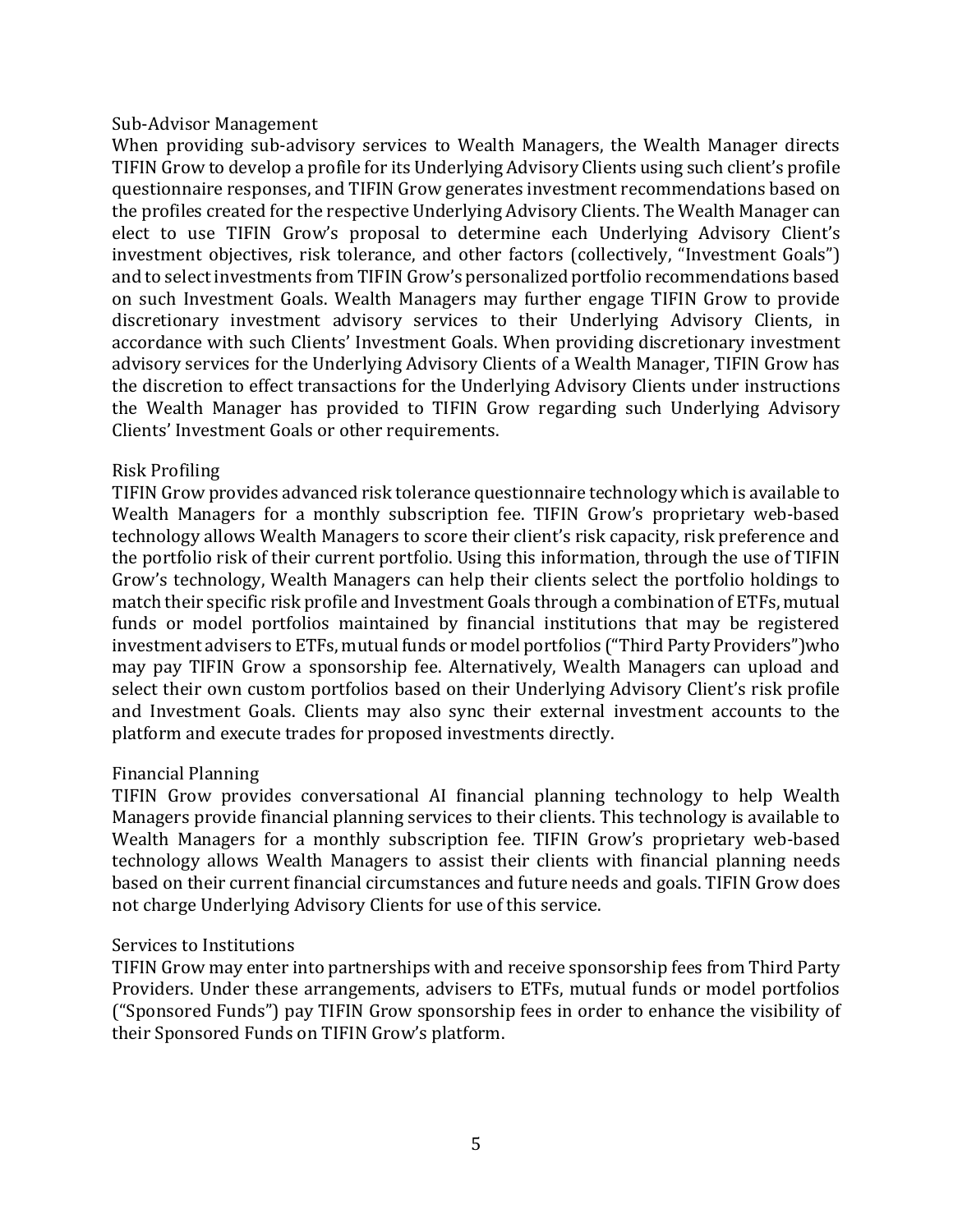## C. Client-Tailored Services and Client-Imposed Restrictions

Advisory services are tailored to achieve Individual Clients' and Underlying Advisory Clients' investment objectives, as informed by the results of one or more profile questionnaires. TIFIN Grow currently provides investment recommendations only with respect to ETFs and mutual funds that are based on the profiles generated for Individual Clients and Underlying Advisory Clients. Unless TIFIN Grow has been engaged to provide discretionary investment advisory services to Underlying Advisory Clients of a Wealth Manager, TIFIN Grow does not have the authority to select which and how many securities and other instruments to buy or sell, however, clients may sync their external investment accounts to the platform and execute trades for proposed investments directly.

Wealth Managers who engage TIFIN Grow to provide discretionary investment advisory services provide TIFIN Grow with the authority to select which and how many securities and other instruments to buy or sell for the Underlying Advisory Clients without consultation with the Wealth Managers or Underlying Advisory Clients. Such Underlying Advisory Clients may impose reasonable restrictions on investing in certain securities or types of securities, with any restrictions to be provided to TIFIN Grow in writing by the applicable Wealth Manager.

## D. Wrap Fee Programs

TIFIN Grow does not participate in Wrap programs.

# E. Amounts Under Management

TIFIN Grow has the following assets under management as of 12/31/2021:

| <b>Discretionary Amounts:</b> | <b>Non-Discretionary Amounts:</b> | <b>Total Firm Assets:</b> |
|-------------------------------|-----------------------------------|---------------------------|
| \$0                           | \$(                               | υU                        |

## <span id="page-5-0"></span>**Item 5 – Fees and Compensation**

## A. Fee Schedule

Although TIFIN Grow believes its fees are competitive, lower fees for comparable services may be available from other investment advisers. In addition, fees for all outlined services are negotiable.

## Investment Advice

TIFIN Grow provides the profile questionnaire, delivers profiles and makes certain investment recommendations regarding ETFs and mutual funds without charge to Individual Clients. Wealth Managers have access to various levels of TIFIN Grow's investment advice services, including investor questionnaires, profiles and portfolio recommendations. Fees vary based on the level of service but generally are no more than \$500 per month and are charged monthly or quarterly in advance or in arrears as agreed to between TIFIN Grow and each Wealth Manager.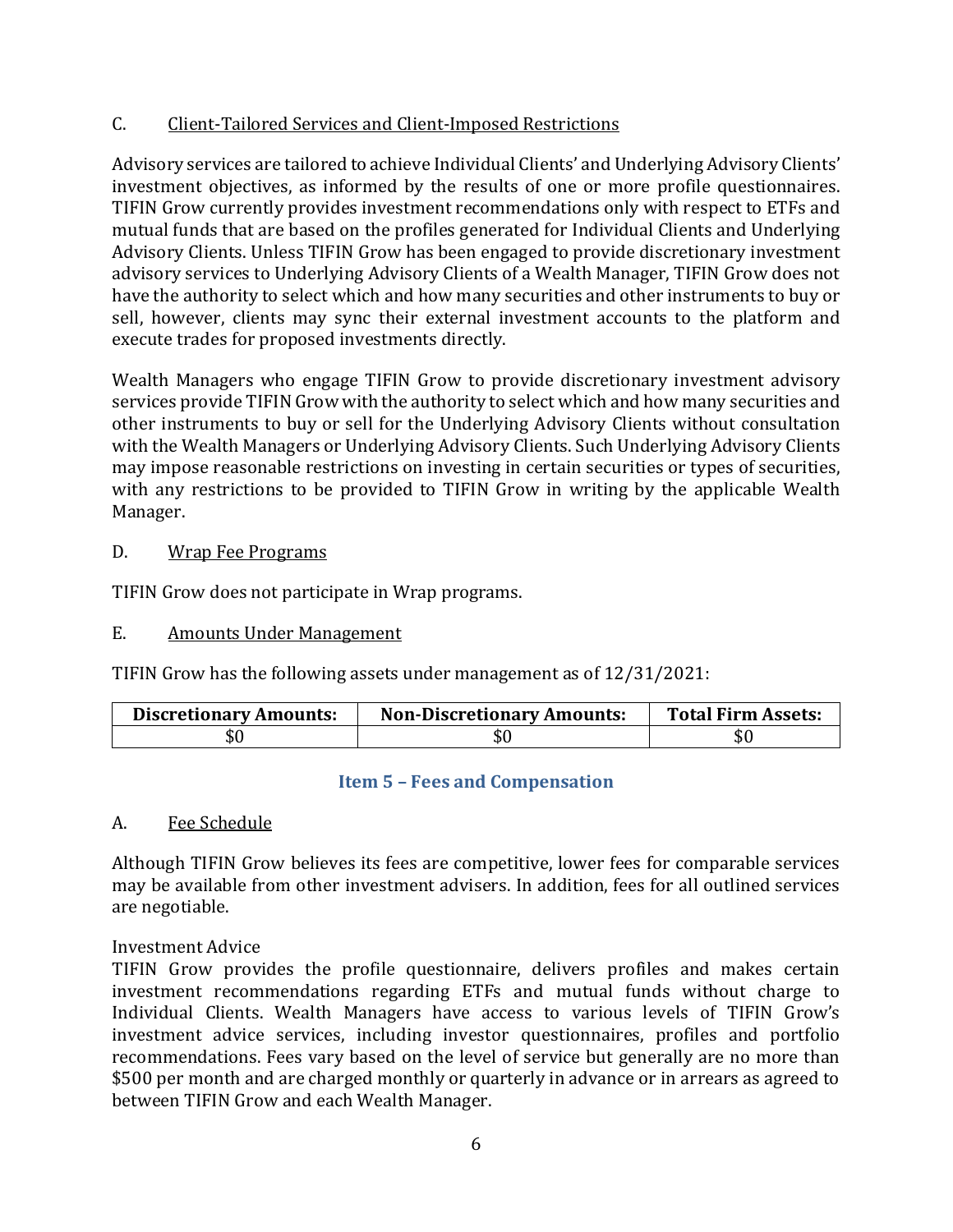#### Sub-Advisor Management Fee

The Sub-advisor annual fee will be between 0.2% - 0.5% billed quarterly in arrears based on the average daily balance of the sub-advisory account for that billing period. For accounts opened or closed mid-billing period, fees will be prorated based on the number of days services are provided during the given period. Wealth Managers may also be subject to an initial set-up fee.

Fees are subject to negotiation and vary among Clients.

## Risk Profiling

The risk profiling platform is available to Wealth Managers for a monthly subscription fee of \$99 per month.

#### Financial Planning

The financial planning platform is available to Wealth Managers for a monthly subscription fee of \$125 per month.

#### B. Payment of Fees

Sub-advisor management fees are deducted directly from the Client's account or TIFIN Grow may receive a portion of the management fee charged to the Underlying Advisory Client by their Wealth Manager based on a percentage of assets under management described above.

Investment advice fees are invoiced directly to the Wealth Managers.

Subscription fees charged to Wealth Managers for the risk profiling and financial planning platforms are invoiced directly to the Wealth Managers.

## C. Third-Party Fees

TIFIN Grow's fees are exclusive of brokerage commissions, transaction fees and other related costs and expenses which shall be incurred by the Clients. TIFIN Grow's fees do not include any custodial or brokerage expenses that an Individual Client's or Underlying Advisory Client's custodian or broker may charge. Individual Clients and/or Underlying Advisory Clients will typically pay transaction and/or custodial expenses in connection with implementing any of TIFIN Grow's recommendations. These transaction and/or custodial expenses vary and are based on the Individual Client's or Underlying Advisory Client's agreement with their account custodian and/or broker-dealer.

Fees paid to TIFIN Grow for investment advisory or sub-advisory services are separate and distinct from the fees and expenses charged by the ETFs and/or mutual funds in which a client's or Underlying Advisory Client's assets are invested. The ETFs and/or mutual funds charge their own separate management fees and bear other expenses, as described in each fund's prospectus. TIFIN Grow does not earn or receive a portion of such fees.

Investment recommendations may include Sponsored Funds for which TIFIN Grow or an affiliate of TIFIN Grow serves as a marketer pursuant to compensated sponsorship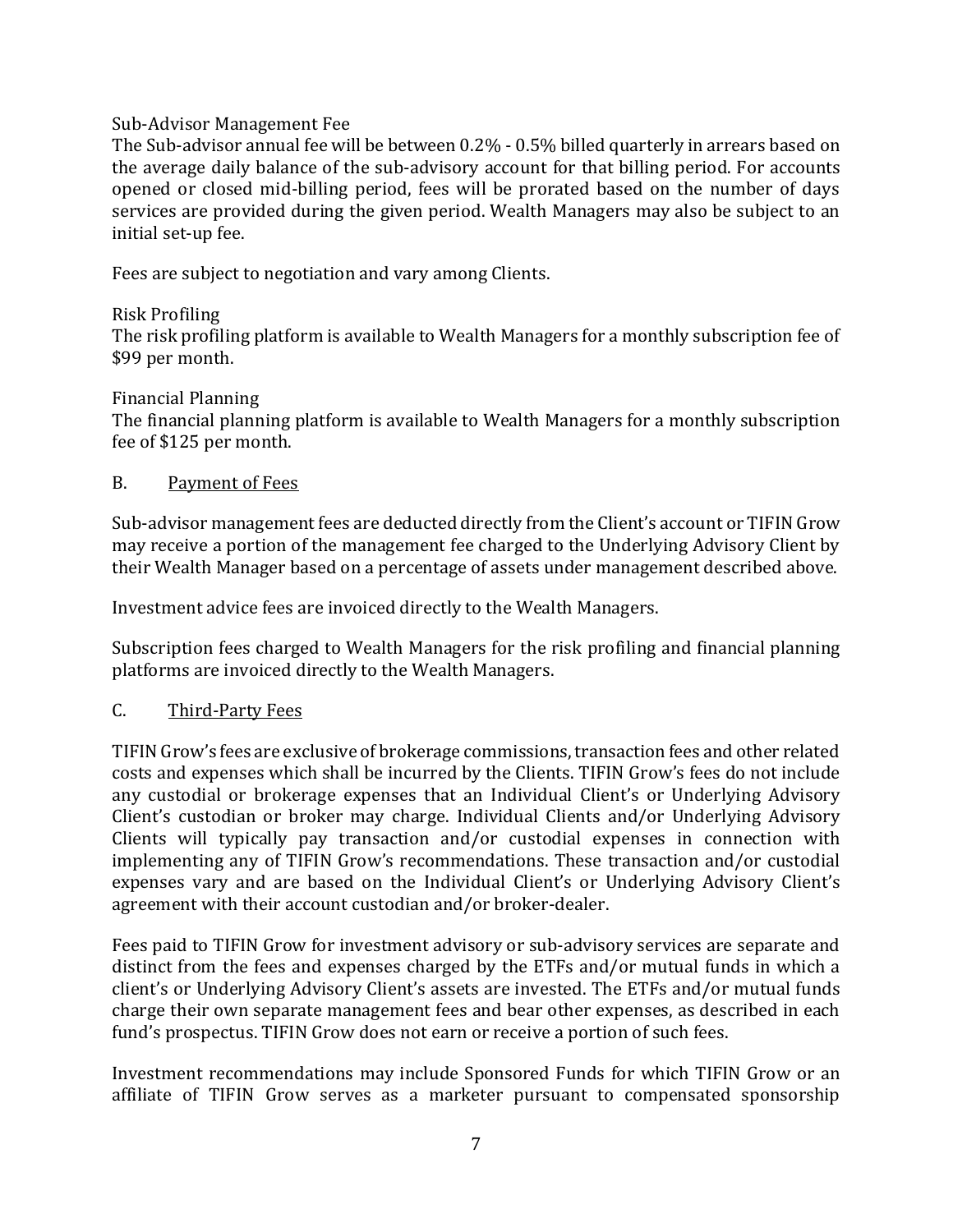arrangements. TIFIN Grow has conflicts of interest when providing its services to Clients by recommending Sponsored Funds for which the Firm or its affiliate(s) receive fees and/or compensation.

## D. Prepayment of Fees

Investment advice fee may be charged in advance.

# E. Outside Compensation for the Sale of Securities

Neither TIFIN Grow nor its supervised persons accept compensation for the sale of securities or other investment products outside of its association with TIFIN Grow.

# <span id="page-7-0"></span>**Item 6 – Performance-Based Fees and Side-By-Side Management**

Fees are not based on a share of the capital gains or capital appreciation of managed securities. TIFIN Grow does not use a performance-based fee structure.

# <span id="page-7-1"></span>**Item 7 – Types of Clients**

TIFIN Grow's Clients are generally investment adviser firms, wealth managers and individual investors. There is no minimum account size and clients are not required to have a certain amount of investment experience or sophistication.

# <span id="page-7-2"></span>**Item 8 – Methods of Analysis, Investment Strategies, Investment Tools, and Risk of Loss**

# A. Methods of Analysis and Investment Strategies

TIFIN Grow provides Individual Clients and Underlying Advisory Clients with investment recommendations using its proprietary web-based software. TIFIN Grow utilizes quantitative investment capabilities, as further described below, to construct portfolios across asset classes, sectors and regions. TIFIN Grow's proprietary software uses the responses inputted by the Individual Clients and Underlying Advisory Clients to the profile questionnaire available on TIFIN Grow's website to develop personalized profiles and recommend investments composed of ETFs and mutual funds for each Individual Client and Underlying Advisory Client. Investment recommendations to each prospective Underlying Advisory Client may be reviewed and approved by the Wealth Manager, as set forth in each Underlying Client's separate agreement with the Wealth Manager.

TIFIN Grow's platform combines scientific discovery and positive psychology in a digital platform, enabling customization of portfolios for asset allocation, risk mitigation and meaningful investment parameters controlled by the Individual Clients and Underlying Advisory Clients. TIFIN Grow uses its proprietary software to create personalized profiles for the Individual Clients and Underlying Advisory Clients, and to recommend investments that algorithmically correspond to the Individual Clients' and Underlying Advisory Clients' profiles. In making these recommendations, TIFIN Grow's software considers the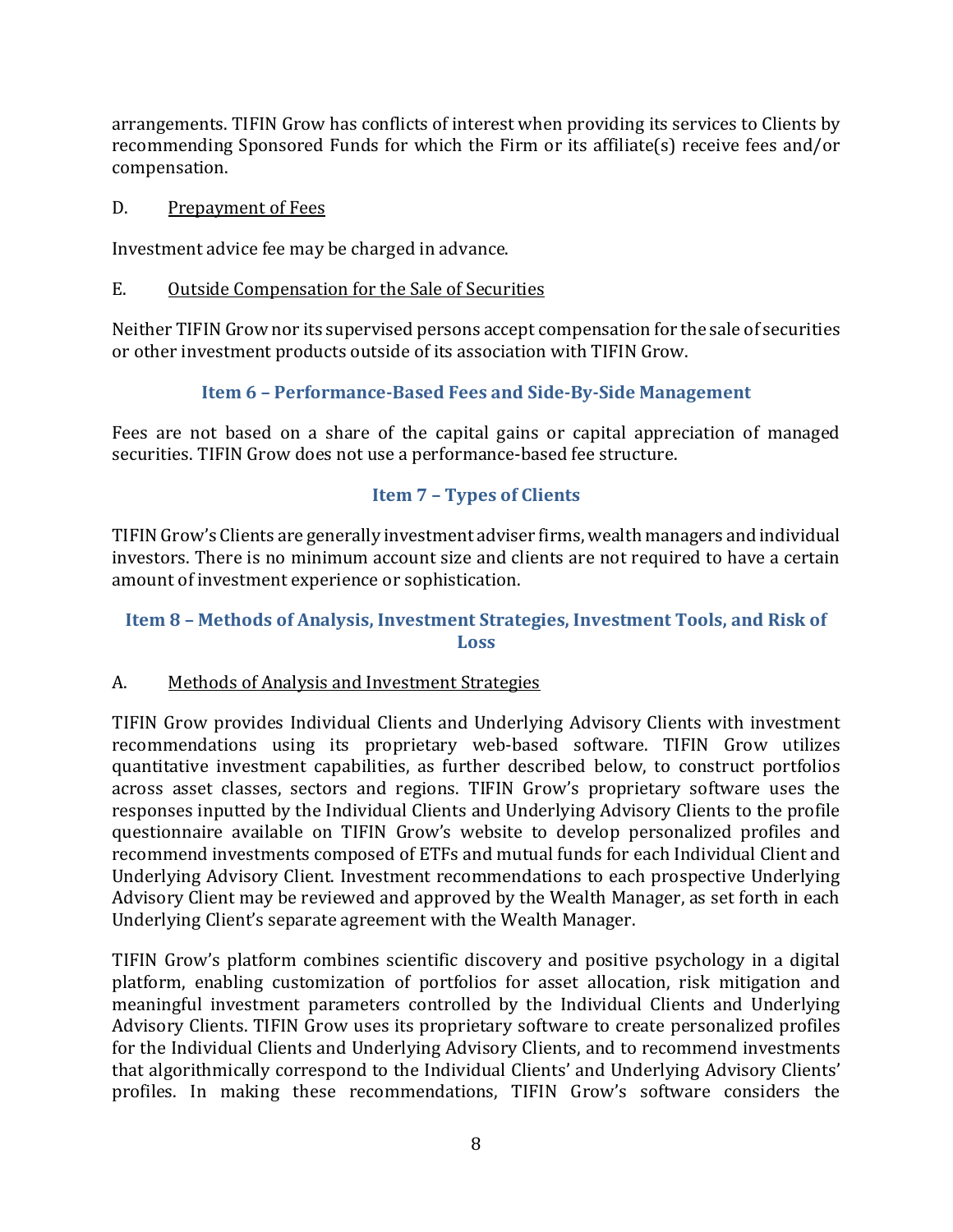information that the Individual Client or Underlying Advisory Client has provided through TIFIN Grow's website based on their responses to the profile questionnaire(s).

# B. Investment Tools

TIFIN Grow provides Individual Clients and Underlying Advisory Clients the opportunity to sync external investment accounts to their TIFIN Grow account using TIFIN Grow's online interface. Wealth Managers can implement investment recommendations made by TIFIN Grow for an Underlying Advisory Client by placing an order for the specific security within the client's linked account. When Wealth Managers implement investment recommendations themselves, TIFIN Grow exercises no discretion in determining if and when trades are placed and does not place individual buy orders for specific securities.

In providing sub-advisory services to Wealth Managers, TIFIN Grow may also make investments directly when it is authorized by a Wealth Manager to provide advisory services to such Wealth Manager's Underlying Advisory Clients. When making investments directly for an Underlying Advisory Client, TIFIN Grow utilizes the Underlying Advisory Client's linked account to invest in ETFs and/or mutual funds in accordance with such Client's stated Investment Goals.

# C. Risks of Investments and Strategies Utilized

## **Investing in securities, including ETFs and mutual funds, involves risk of loss that Individual Clients and Underlying Advisory Clients should be prepared to bear.**

Investment and trading risk factors may include:

**General Investment and Trading Risks**. Individual Clients and Underlying Advisory Clients may invest in securities and other financial instruments using strategies and investment techniques with significant risk characteristics. The investment program utilizes such investment techniques as option transactions, margin transactions, short sales, leverage, and derivatives trading, the use of which can, in certain circumstances, maximize the adverse impact to which an Individual Client or Underlying Advisory Client may be subject.

**Technology and Software Risks**. TIFIN Grow delivers its investment advisory services primarily through software accessible through TIFIN Grow's website. All investment advice is provided through the Internet and Clients' abilities to interact with humans regarding investment advice is accordingly limited. Separately from any services provided by TIFIN Grow, Wealth Managers may provide additional personal investment advisory services to their Underlying Advisory Clients. Any such interactions are separate from any services provided by TIFIN Grow. Additionally, such computer-generated recommendations, like all investment recommendations, may be subject to system error. No guarantee or representation is being made that the investment recommendations will be successful.

TIFIN Grow rigorously designs, develops and tests its software extensively before putting such software into production with actual Individual Client and Underlying Advisory Client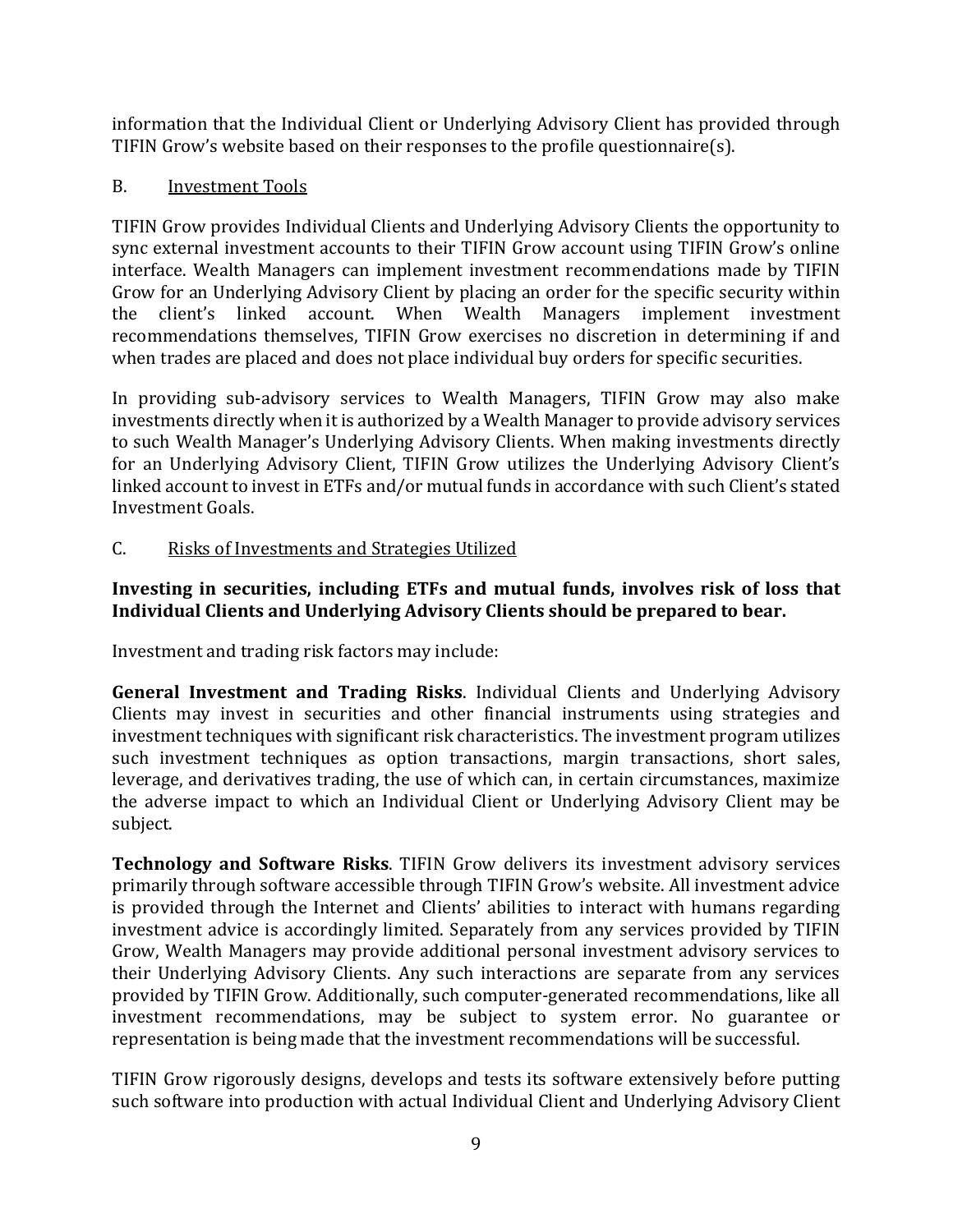accounts and periodically monitors the behaviors of such software after its deployment. Notwithstanding this rigorous design, development, testing and monitoring, it is possible that such software may not always perform exactly as was intended. Technology and software malfunctions, programming inaccuracies, inadvertent system and human errors and similar circumstances could impair the performance of TIFIN Grow's systems, which may negatively impact the quality and applicability of TIFIN Grow's recommendations to Individual Clients and Underlying Advisory Clients.

**Exchange Traded Funds**. ETFs are a type of index fund bought and sold on a securities exchange. The risks of owning an ETF generally reflect the risks of owning the underlying securities they are designed to track, although lack of liquidity in an ETF could result in it being more volatile and ETFs have management fees that increase their costs. ETFs are also subject to other risks, including: (i) the risk that their prices may not correlate perfectly with changes in the underlying reference units; and (ii) the risk of possible trading halts due to market conditions or other reasons that, in the view of the exchange upon which an ETF trades, would make trading in the ETF inadvisable.

**Mutual Funds**. An investment in mutual funds could lose money over short or even long periods. A mutual fund's share price and total return are expected to fluctuate within a wide range, like the fluctuations of the overall stock market.

**Common Stocks and Equity-Related Securities**. Certain ETFs, mutual funds or models hold common stock. Prices of common stock react to the economic condition of the company that issued the security, industry and market conditions, and other factors which may fluctuate widely. Investments related to the value of stocks may rise and fall based on an issuer's actual and anticipated earnings, changes in management, the potential for takeovers and acquisitions, and other economic factors. Similarly, the value of other equity-related securities, including preferred stock, warrants, and options may also vary widely.

**Small- and Mid-Cap Risks**. Certain ETFs, mutual funds or models hold securities of small- and mid-cap issuers. Securities of small-cap issuers may present greater risks than those of large-cap issuers. For example, some small- and mid-cap issuers often have limited product lines, markets, or financial resources. They may be subject to high volatility in revenues, expenses, and earnings. Their securities may be thinly traded, may be followed by fewer investment research analysts, and may be subject to wider price swings and thus may create a greater chance of loss than when investing in securities of larger-cap issuers. The market prices of securities of small- and mid-cap issuers generally are more sensitive to changes in earnings expectations, to corporate developments, and to market rumors than are the market prices of large-cap issuers.

**Futures, Commodities, and Derivative Investments**. Certain ETFs, mutual funds or models hold commodities, commodities contracts, and/or derivative instruments, including futures, options and swap agreements. The prices of commodities contracts and derivative instruments, including futures and options, are highly volatile. Payments made pursuant to swap agreements may also be highly volatile. Price movements of commodities, futures and options contracts, and payments pursuant to swap agreements are influenced by, among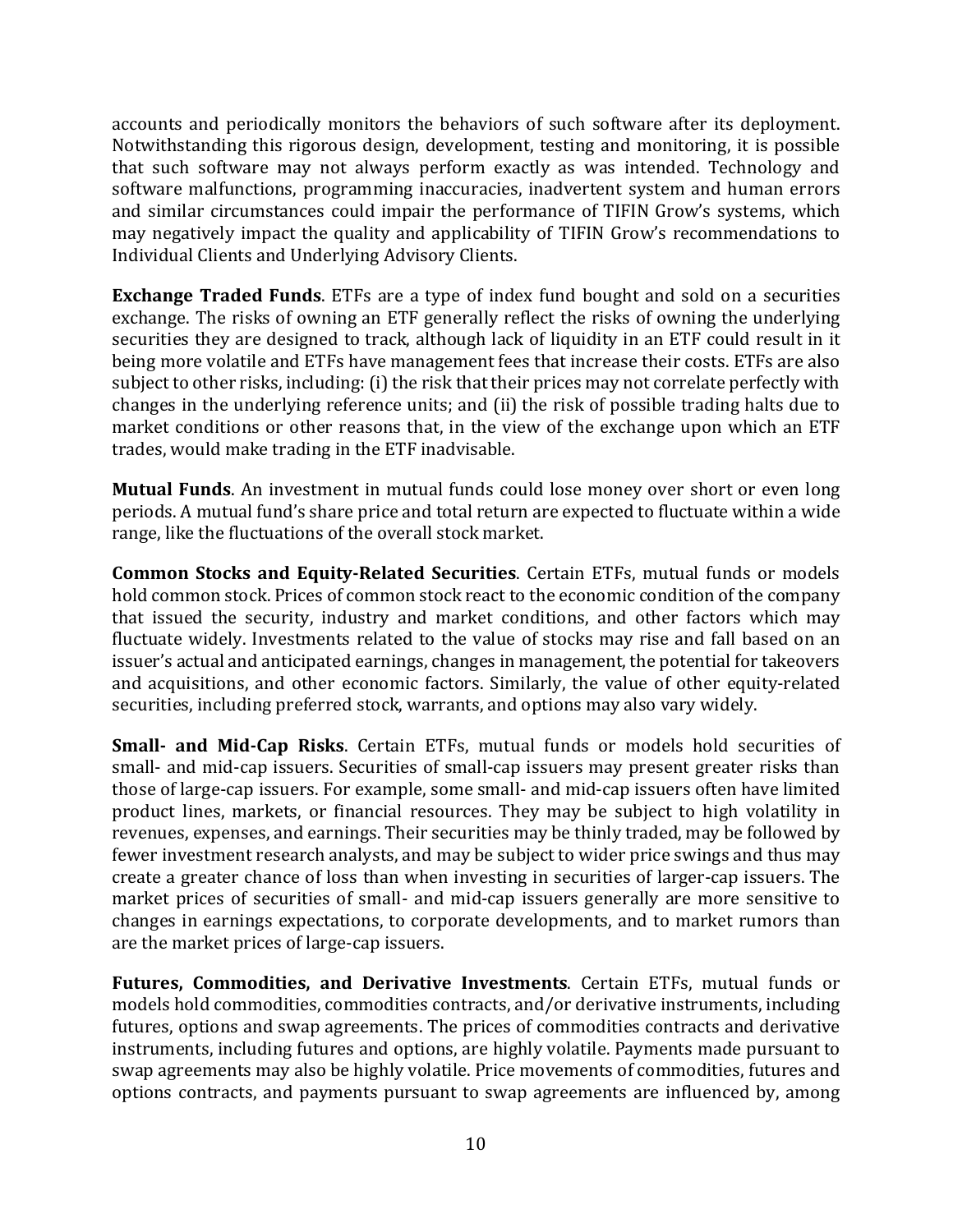other things, interest rates, changing supply and demand relationships, trade, fiscal, monetary and exchange control programs and policies of governments, and national and international political and economic events and policies. The value of futures, options, and swap agreements also depends upon the price of the commodities underlying them. In addition, Client assets are subject to the risk of the failure of any of the exchanges on which its positions trade or of its clearinghouses or counterparties.

**Highly Volatile Markets**. The prices of financial instruments can be highly volatile. Price movements of forward and other derivative contracts are influenced by, among other things, interest rates, changing supply and demand relationships, trade, fiscal, monetary and exchange control programs and policies of governments, and national and international political and economic events and policies. Individual Clients and Underlying Advisory Clients are also subject to the risk of failure of any of the exchanges on which their positions trade or of its clearinghouses.

**Non-U.S. Securities**. Certain ETFs, mutual funds or models hold securities of non-U.S. issuers. Investments in securities of non-U.S. issuers pose a range of potential risks which could include expropriation, confiscatory taxation, imposition of withholding or other taxes on dividends, interest, capital gains or other income, political or social instability, illiquidity, price volatility, and market manipulation. In addition, less information may be available regarding securities of non-U.S. issuers, and non-U.S. issuers may not be subject to accounting, auditing and financial reporting standards, and requirements comparable to or as uniform as those of U.S. issuers.

**Emerging Markets**. Certain ETFs, mutual funds or models hold securities of emerging markets issuers. In addition to the risks associated with investments outside of the United States, investments in emerging markets (i.e., the developing countries) may involve additional risks. Emerging markets generally are not as efficient as those in developed countries. In some cases, a market for the security may not exist locally, and transactions will need to be made on a neighboring exchange. Volume and liquidity levels in emerging markets are lower than in developed countries. When seeking to sell emerging market securities, little or no market may exist for the securities. In addition, issuers based in emerging markets are not generally subject to uniform accounting and financial reporting standards, practices, and requirements comparable to those applicable to issuers based in developed countries, thereby potentially increasing the risk of fraud or other deceptive practices.

**Input Risk**. The ability of TIFIN Grow's proprietary algorithms to successfully make investment recommendations that reflect the Client's or Underlying Advisory Client's financial personality or risk tolerances depends in part on accurate and timely inputs from Clients and Underlying Advisory Clients in the form of questionnaire responses. TIFIN Grow provides perspectives that assist such users in tailoring the system to reflect their preferences and views. Due to the subjectivity of inputs and parameters used in the system, outputs may prove incorrect. There is a risk that inaccurate system inputs, data and assumptions could result in outputs or illustrative recommendations that are misaligned with Client or Underlying Advisory Client goals.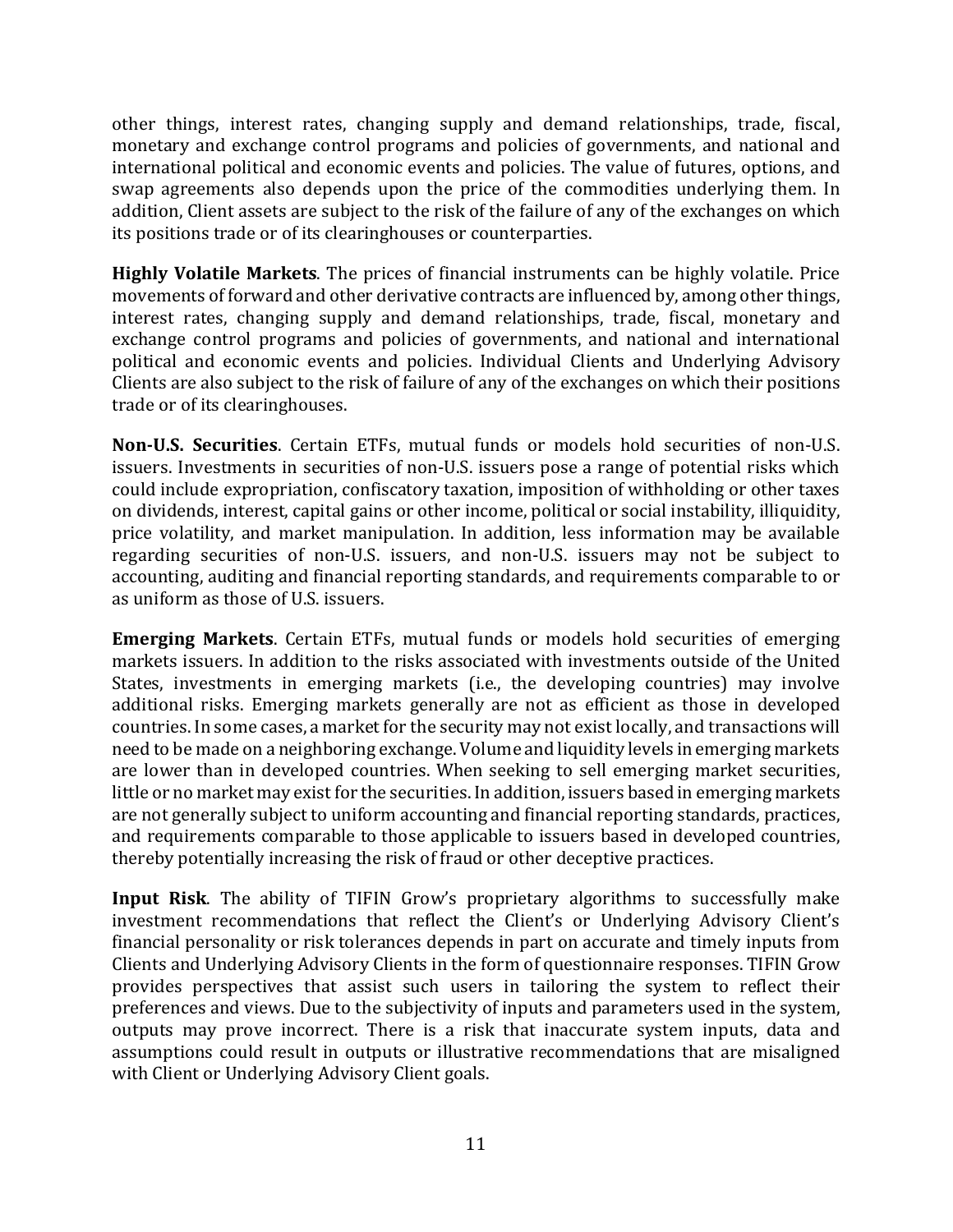**Algorithm Development**. TIFIN Grow's algorithms make simplifying assumptions and may not always capture the full complexity of an investor's situation. The interpretation of algorithm results should take into account inherent limitations, and the incorporation of algorithm outputs within a Client's or Underlying Advisory Client's strategy is ultimately up to the discretion of the Client or Wealth Manager, except where a Wealth Manager has engaged TIFIN Grow to serve as a discretionary sub-advisor. TIFIN Grow's algorithms employ assumptions that abstract a limited number of variables from complex financial markets or instruments which they attempt to connect with questionnaire inputs. Any one or all of these assumptions, whether or not supported by past experience, could prove over time to be incorrect. TIFIN Grow's algorithms may emphasize the importance of certain variables which ultimately are unimportant in determining risk correlation and Investment Goals, or may neglect to incorporate other variables which are determinative. The risk that TIFIN Grow may incorrectly analyze and interpret these complex systems in creating its algorithms arises both from human error (e.g., the designers of the algorithms using incorrect variables or assigning incorrect importance to the correct variable) as well as systems error (e.g., the computers and other hardware used to create the algorithms may incorrectly interpret data). These risks persist even after the algorithms are implemented — for example, a programmer may assign incorrect input sensitivity to the variables.

**Limitation of Questionnaires**. Information not solicited by the various questionnaires may result in outputs that are less useful or aligned to Client or Underlying Advisory Client goals than would result from including such information.

**Cybersecurity**. Intentional cybersecurity breaches include unauthorized access to systems, networks, or devices; infection from computer viruses or other malicious software code; and attacks that shut down, disable, slow, or disrupt operations, processes, or website access or functionality. In addition, unintentional incidents can occur, such as the inadvertent release of confidential information (possibly resulting in the violation of applicable privacy laws). A cybersecurity breach could result in the loss or theft of customer data or funds, the inability to access electronic systems ("denial of services"), loss or theft of proprietary information or corporate data, physical damage to a computer or network system, or costs associated with system repairs. Such incidents could cause an investment fund, the advisor, a manager, or other service providers to incur regulatory penalties, reputational damage, additional compliance costs, or financial loss. TIFIN Grow takes measures to protect sensitive client information and service disruptions, among other things, through cybersecurity preparedness and business continuity plans from intentional and unintentional cybersecurity threats.

**The foregoing list of risk factors does not purport to be a complete enumeration or explanation of the risks involved in an investment with TIFIN Grow. Prospective clients should read the entire Brochure as well as the advisory agreement or sub-advisory agreement, as applicable, and any other materials that may be provided by TIFIN Grow, and consult with their own advisers prior to engaging TIFIN Grow's services.**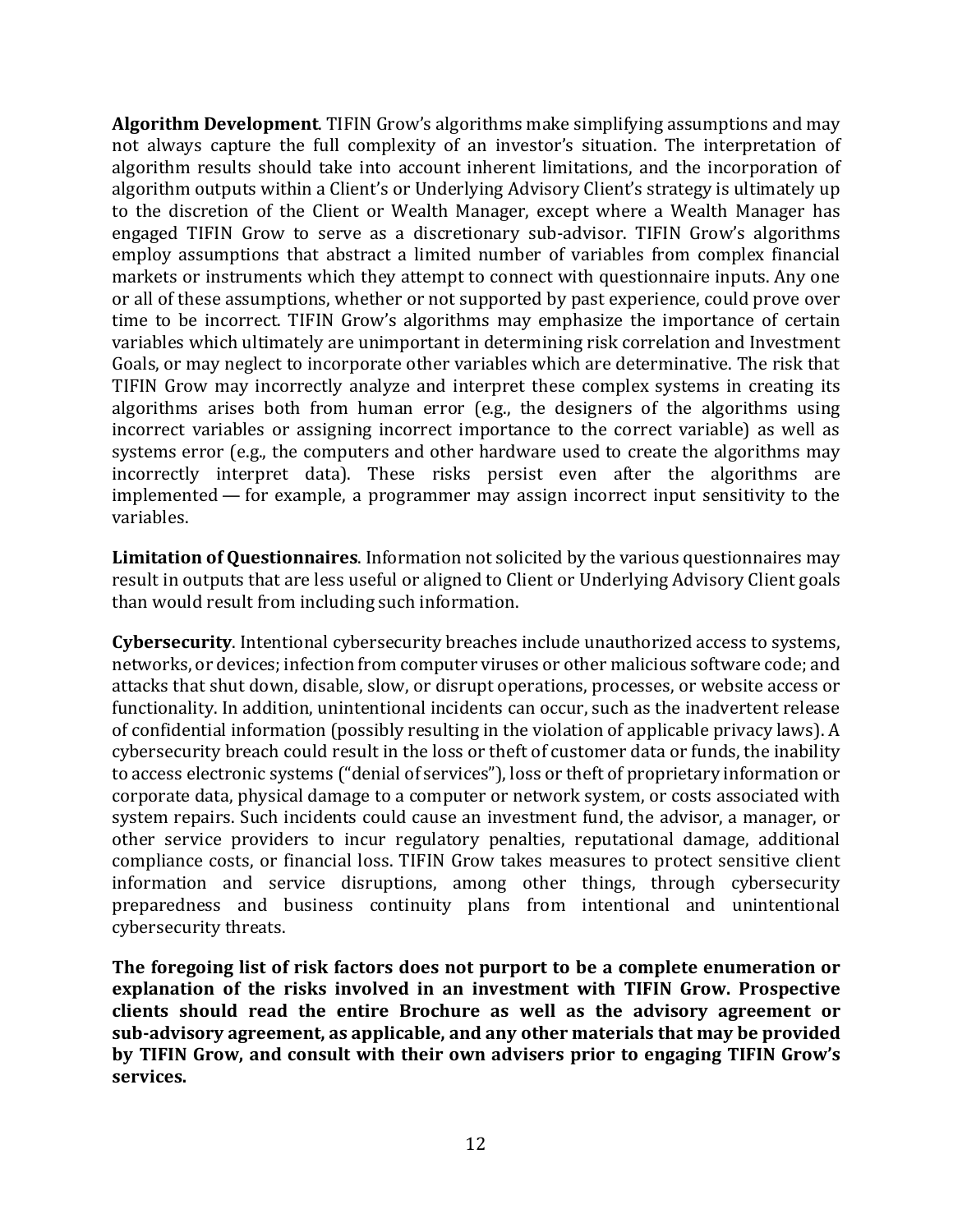## <span id="page-12-0"></span>**Item 9 – Disciplinary Information**

TIFIN Grow and its management persons have not been a party to any legal or disciplinary events that would be material to a Client's or prospective client's evaluation of its investment advisory business or the integrity of its management.

# <span id="page-12-1"></span>**Item 10 – Other Financial Industry Activities and Affiliations**

## A. Registration as a Broker-Dealer or Broker-Dealer Representative

Neither TIFIN Grow nor its management persons are registered as a broker-dealer or broker-dealer representative.

#### B. Registration as a Futures Commission Merchant, Commodity Pool Operator, or a Commodity Trading Advisor

Neither TIFIN Grow nor its management persons are registered as futures commission merchant, commodity pool operator, or a commodity trading advisor.

## C. Relationships Material to this Advisory Business and Possible Conflicts of Interest

TIFIN Grow currently provides investment advisory services to Clients that follow investment programs similar to or different from one another. A number of actual and potential conflicts of interest between the Clients could exist. TIFIN Grow has sole discretion to resolve such conflicts as it determines to be appropriate, consistent with its fiduciary duty owed to its Clients.

TIFIN Grow's principal owner, TIFIN, is also the principal owner of TIFIN Capital Partners Management Co LLC, an exempt reporting adviser, as well as two registered investment advisers, Louise Giving Technologies, LLC and Magnifi LLC. Clients of these adviser affiliates may also be Clients of TIFIN Grow.

TIFIN Grow, Magnifi LLC and Louise Giving Technologies, LLC have engaged an affiliated, offshore service provider that provides product development including code and application programming interfaces in addition to providing testing and quality control services. The cost and expenses associated with the service provider are borne by TIFIN Grow and its affiliates, not by Clients.

## D. Selection of Other Advisors or Managers

TIFIN Grow does not utilize nor select other advisors or third-party managers.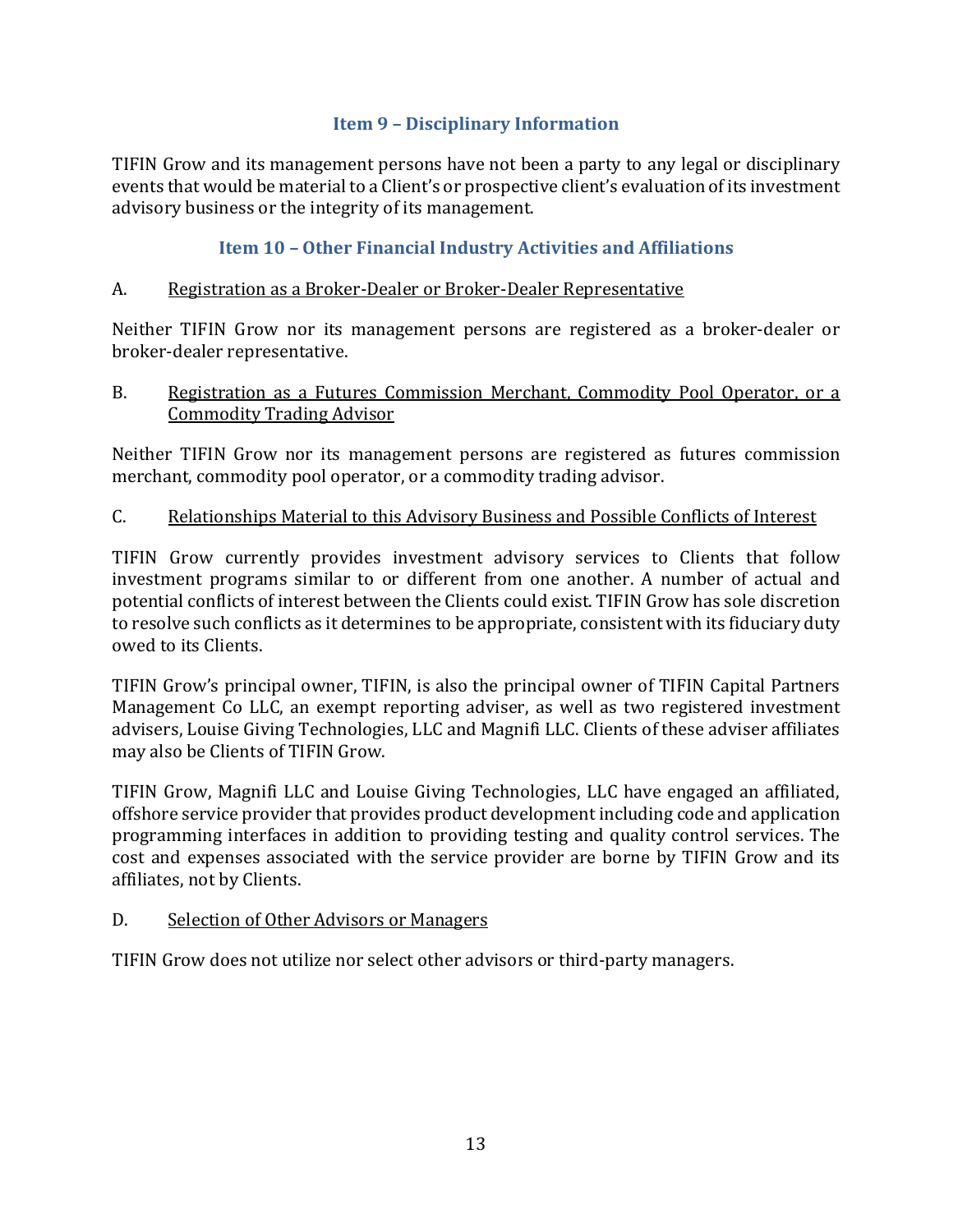# <span id="page-13-0"></span>**Item 11 – Code of Ethics, Participation or Interest in Client Transactions and Personal Trading**

# A. Code of Ethics

TIFIN Grow has adopted a Code of Ethics (the "Code") pursuant to Rule 204A-of the Advisers Act. The Code governs the activities of each member, officer, director and employee of TIFIN Grow (collectively, "Employees"). TIFIN Grow holds its Employees to a high standard of integrity and business practices that reflects its fiduciary duty to the Client. In serving its Clients, TIFIN Grow strives to avoid conflicts of interest or the appearance of conflicts of interest in connection with the personal trading activities of its Employees and Client securities transactions. When persons covered by the Code engage in personal securities transactions, they must adhere to the following general principles as well as to the Code's specific provisions: (a) at all times the interests of the Client must be paramount; (b) personal transactions must be conducted consistent with the Code in manner that avoids any actual or potential conflict of interest; and (c) no inappropriate advantage should be taken of any position of trust and responsibility. Employees covered by the Code have certain trading restrictions and reporting obligations of their personal securities transactions. Each Employee is provided with a copy of the Code and must annually certify that they have received it and have complied with its provisions. In addition, any Employee who becomes aware of any potential violation of the Code is obligated to report the potential violation to the Chief Compliance Officer.

TIFIN Grow will provide a copy of its Code of Ethics to Clients and prospective clients upon request. Such a request may be made by submitting a written request to TIFIN Grow at the address on the cover page to this Brochure.

# B. Recommendations Involving Material Financial Interests

Neither TIFIN Grow nor its related persons recommend to Clients, or buys or sells for Client accounts, securities in which TIFIN Grow or a related person has a material financial interest. However, as detailed above in Item 5.C, certain Third Party Providers pay TIFIN Grow or its affiliate(s) sponsorship fees in order to enhance the visibility of their Sponsored Funds on TIFIN Grow's platform. TIFIN Grow and its affiliates are not compensated for the sale of Sponsored Funds.

# C. Investing Personal Money in the Same Securities as Clients

From time to time TIFIN Grow, its Employees and/or the related persons may personally buy or sell the same instruments that TIFIN Grow's Clients buy or sell, and it or they may own securities, or options on securities, of issuers whose securities are subsequently bought by or on behalf of Clients as a result of TIFIN Grow's recommendations regarding a particular security. TIFIN Grow's policy as to such transactions is that due in part to the algorithmic nature of TIFIN Grow's recommendations, neither TIFIN Grow nor any of its Employees or related persons are to benefit from price movements that may be caused by transactions for Clients or otherwise. TIFIN Grow addresses this conflict by requiring Employees to sign and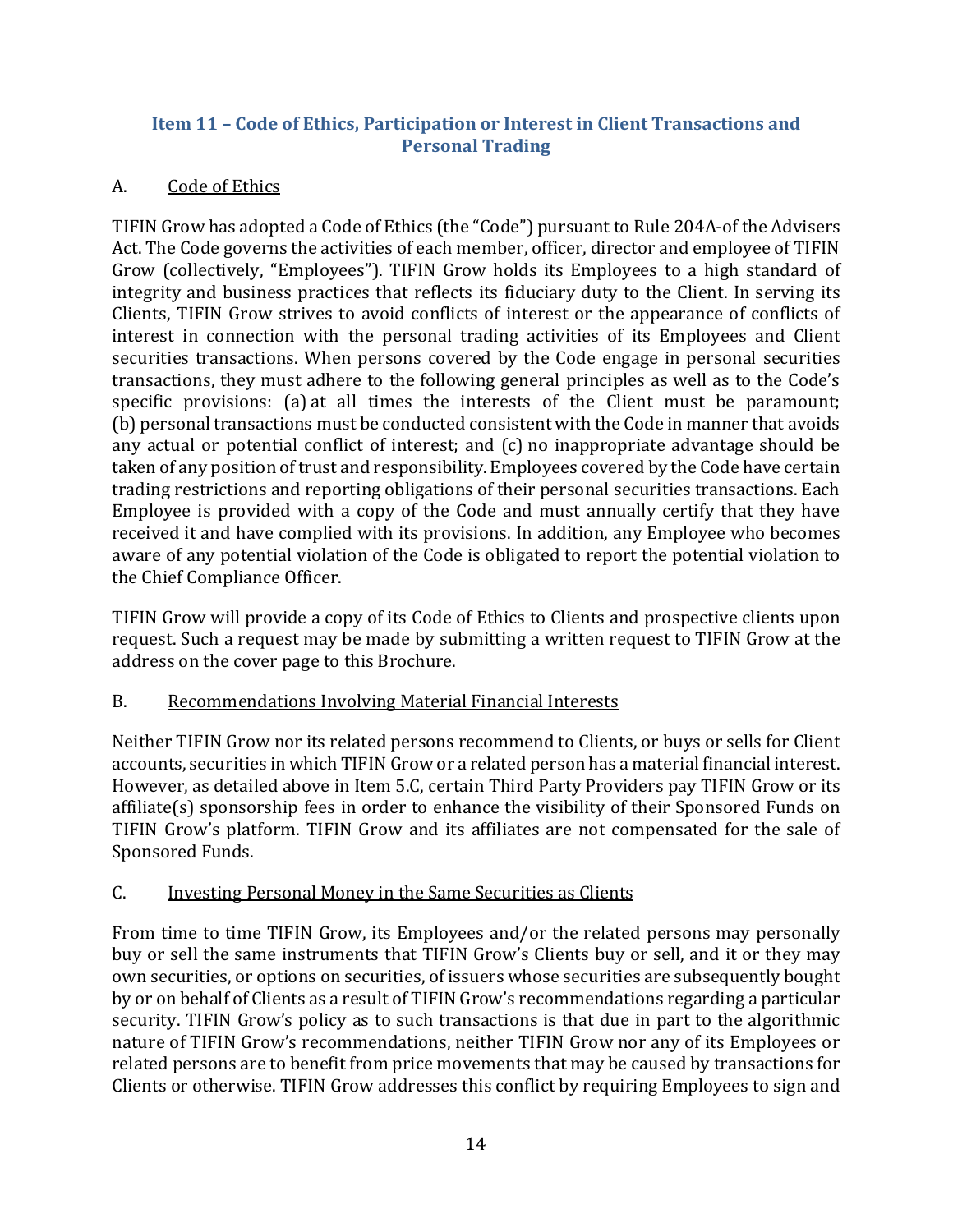adhere to TIFIN Grow's Code of Ethics and to report personal securities holdings and transactions to TIFIN Grow.

# D. Trading Securities At/Around the Same Time as Clients' Securities

As discussed above, from time to time, TIFIN Grow, its Employees, or related persons of TIFIN Grow may buy or sell securities for themselves that TIFIN Grow also recommends to a Client.

# <span id="page-14-0"></span>**Item 12 – Brokerage Practices**

# A. Factors Used to Select or Recommending Broker-Dealers

TIFIN Grow does not have discretion as to the placement of brokerage (and accordingly, the commission rates paid). As discussed in Item 8, Individual Clients may choose to sync their external investment accounts with their selected broker-dealers to TIFIN Grow's platform. For Underlying Advisory Clients that TIFIN Grow is the sub-adviser and for which TIFIN Grow does not have discretionary authority, the Wealth Manager selects the custodian broker-dealer and TIFIN Grow plays no role in selecting the broker-dealer. For accounts that TIFIN Grow is the sub-adviser authorized to make investments directly for Underlying Advisory Clients of a Wealth Manager, TIFIN Grow utilizes the broker-dealers selected by such Underlying Advisory Clients.

# 1. Research and Other Soft Dollar Benefits

TIFIN Grow currently does not anticipate receiving research or other products or services other than execution from a broker-dealer or third-party in connection with Client securities transactions ("soft dollar benefits"). However, in the future, TIFIN Grow shall have the right if, in good faith, it considers it to be in the best interest of the Client and consistent with TIFIN Grow's obligations to do so, to enter into "soft dollar" arrangements with one or more broker-dealers. All "soft dollar" arrangements will fall within the safe harbor provided by Section 28(e) of the Securities Exchange Act, as that safe harbor is currently interpreted by the Securities and Exchange Commission. If in the future TIFIN Grow obtains "soft-dollar" benefits, this Brochure will be appropriately amended.

# 2. Brokerage for Client Referrals

In selecting or recommending broker-dealers, TIFIN Grow does not consider whether TIFIN Grow or its related person receives client referrals from a broker-dealer or third party.

# 3. Directed Brokerage

By linking their external investment accounts to their TIFIN Grow accounts, securities transactions are executed by brokers selected by the Individual Clients or Wealth Managers for their Underlying Advisory Clients. TIFIN Grow has no discretion over the brokers utilized by Individual Clients. TIFIN Grow has not negotiated the terms and conditions of the broker's service terms (including, but not limited to, commission rates); in this case, TIFIN Grow does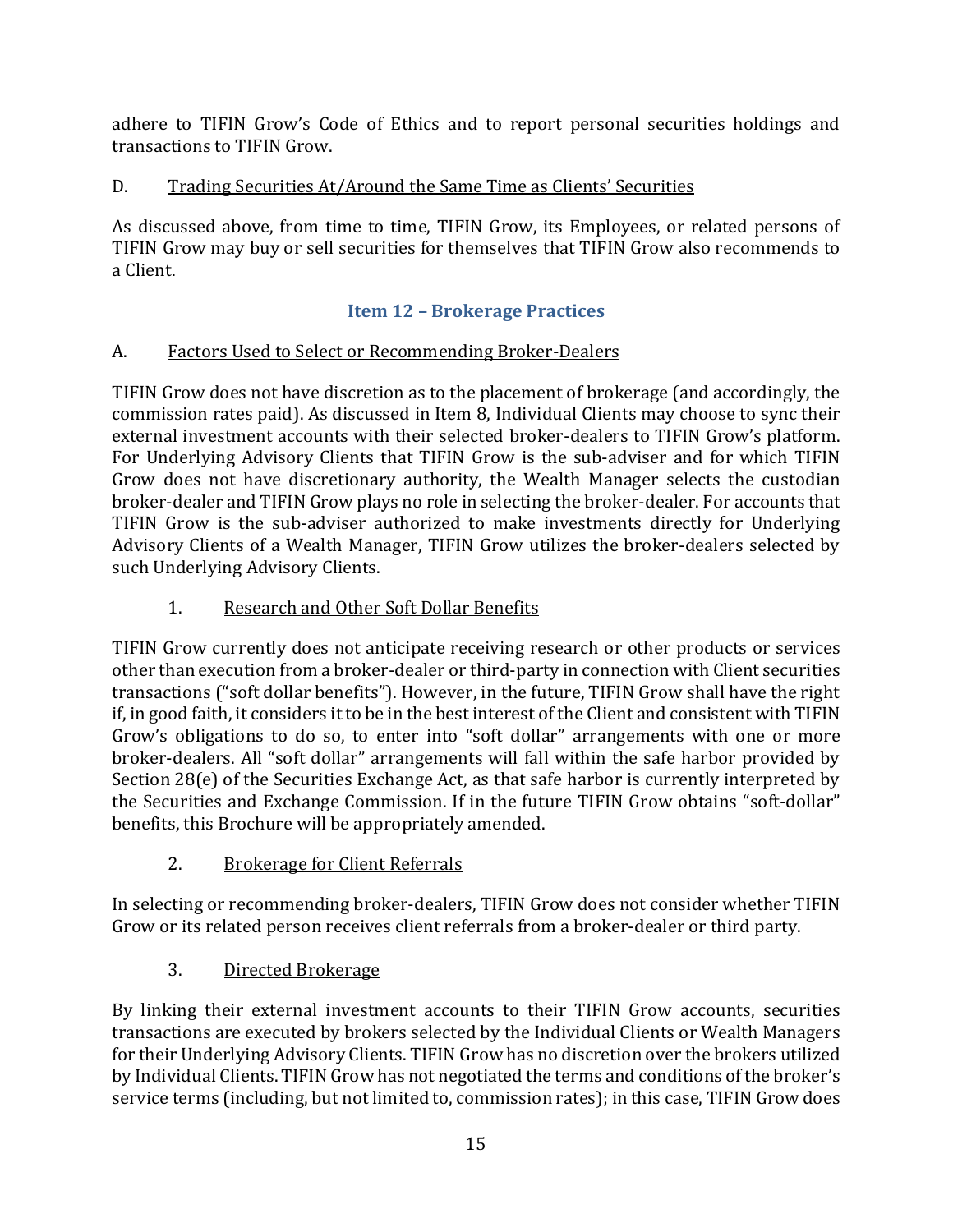not have responsibility for obtaining the best prices or particular commission rates with or through any such broker, and the Client may not obtain rates as low as it might by following TIFIN Grow's recommendations.

TIFIN Grow Underlying Advisory Clients select the custodian broker/dealer and TIFIN Grow plays no role in selecting the broker/dealer. By directing brokerage TIFIN Grow may be unable to achieve most favorable execution of client transactions, and that this practice may cost Underlying Advisory Clients more money.

# B. Aggregating Trading for Multiple Client Accounts

With respect to Underlying Advisory Client's accounts over which TIFIN Grow has discretionary authority, TIFIN Grow may place orders for the same security for different Underlying Advisory Clients at different times and in different relative amounts due to differences in investment objectives, cash availability, size of order and practicability of participating in "block" transactions. The level of participation by different Underlying Advisory Clients in the same security may also be dependent upon other factors relating to the suitability of the security for the particular Underlying Advisory Client.

TIFIN Grow may (but is not required to) combine orders on behalf of one Underlying Advisory Client account with orders for other Client accounts for which it or its principals have trading authority, or in which it or its principals have an economic interest. When it does, TIFIN Grow will generally allocate the securities or proceeds arising out of those transactions (and the related transaction expenses) on an average price basis among the various participants. TIFIN Grow believes combining orders in this way will, over time, be advantageous to all participants. However, the average price could be less advantageous to an Underlying Advisory Client than if that Underlying Advisory Client had been the only account effecting the transaction or had completed its transaction before the other participants. The manner in which TIFIN Grow provides its services may limit TIFIN Grow's ability to block trades for Underlying Advisory Client accounts across TIFIN Grow's platform, however TIFIN Grow may be able to block trades among the Underlying Advisory Clients of particular Wealth Managers.

# <span id="page-15-0"></span>**Item 13 – Review of Accounts**

# A. Frequency and Nature of Periodic Review and Who Makes Those Reviews

TIFIN Grow's platform is designed to provide Clients with continuous access to account information. Through TIFIN Grow's website, Individual Clients and Wealth Managers can login to view their own or their Underlying Advisory Client's, as applicable, personalized profiles and investment recommendations. TIFIN Grow personnel will not monitor or review the performance of any individual Client. As an internet adviser, TIFIN Grow does not have the capacity to offer any form of personalized financial advice.

TIFIN Grow's investment recommendations are based on financial and other information submitted by the Client through the profile questionnaire on TIFIN Grow's website. Clients should review and update the profile questionnaire information they previously provided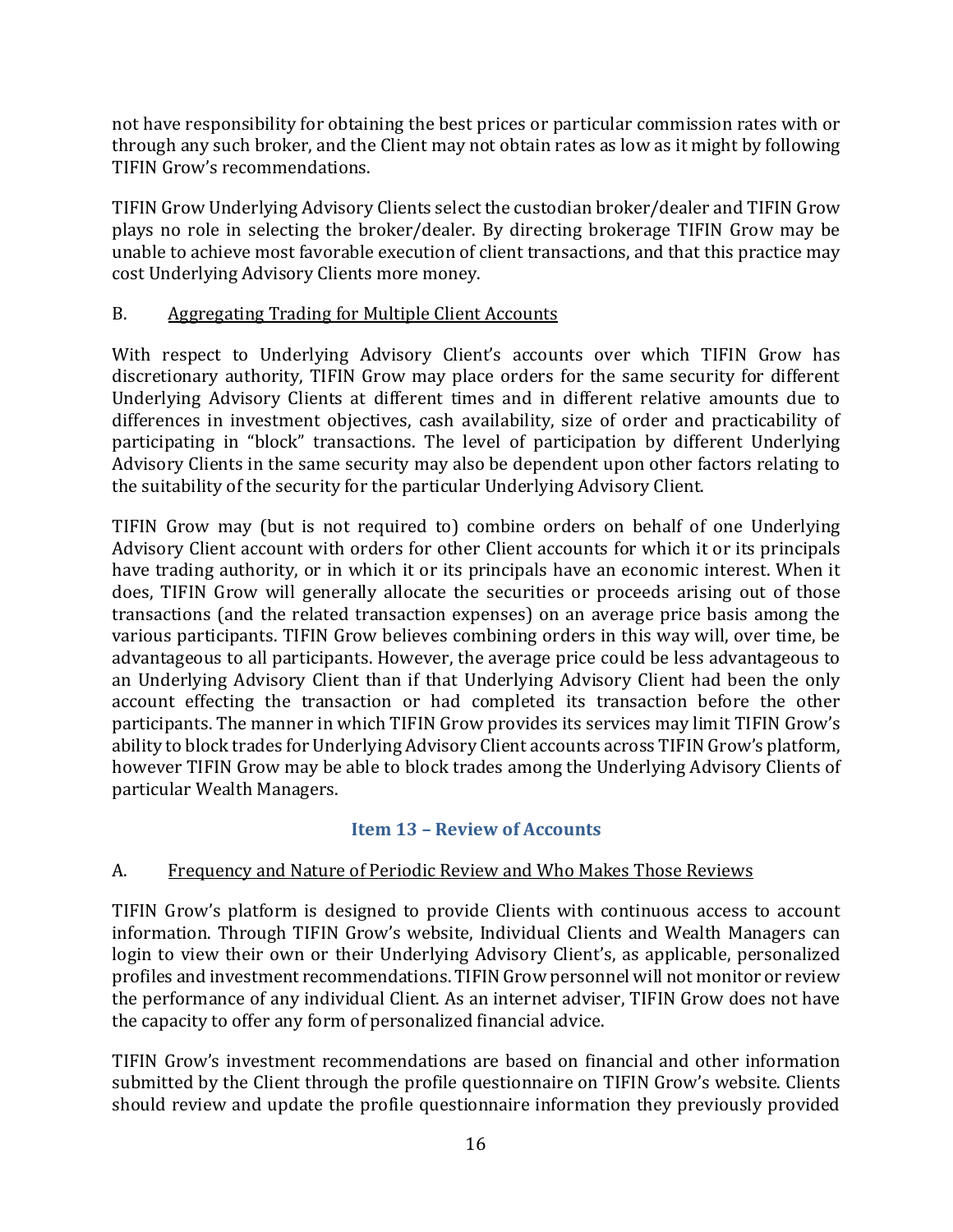through TIFIN Grow's website on a periodic basis. A Client's failure to timely update the information provided to TIFIN Grow could materially impact the quality and applicability of TIFIN Grow's advice and recommendations.

For Underlying Advisory Client accounts over which TIFIN Grow has authority to make investments, TIFIN Grow's software-based service reviews each account when it is opened and using software, continuously monitors and periodically rebalances each Underlying Advisory Client's portfolio to seek to maintain the targeted allocations. TIFIN Grow's software also conducts reviews when Underlying Advisory Clients make changes to their profiles.

# B. Factors That Will Trigger a Non-Periodic Review of Client Accounts

None.

# C. Content and Frequency of Regular Reports

Clients receive written account statements no less than quarterly for managed accounts. Account statements are issued by the Client's custodian. Client receives confirmations of each transaction in account from custodian and an additional statement during any month in which a transaction occurs. TIFIN Grow may also send periodic or other event-inspired reports based on market or portfolio activity. Reports will generally be provided in electronic format.

# <span id="page-16-0"></span>**Item 14 – Client Referrals and Other Compensation**

# A. Economic Benefits Provided by Third Parties

TIFIN Grow may enter into partnerships with and receive sponsorship fees from Third Party Providers. Under these arrangements, advisers to Sponsored Funds pay TIFIN Grow sponsorship fees in order to enhance the visibility of their Sponsored Funds on TIFIN Grow's platform.

These payments create a conflict of interest in that they provide an incentive for TIFIN Grow to recommend them above other securities.

# B. Compensation to Non-Advisory Personnel for Client Referrals

TIFIN Grow may enter into agreements with individuals and organizations, which may be affiliated or unaffiliated with TIFIN Grow, that refer clients to TIFIN Grow in exchange for compensation. All such agreements will be in writing and comply with the requirements of Federal or State regulation. If a client is introduced to TIFIN Grow by a solicitor, TIFIN Grow may pay that solicitor a fee. While the specific terms of each agreement may differ, generally, the compensation will be based upon TIFIN Grow's engagement of new clients and is calculated using a varying percentage of the fees paid to TIFIN Grow by such Clients. Any such fee shall be paid solely from TIFIN Grow's investment management fee, and shall not result in any additional charge to the Client.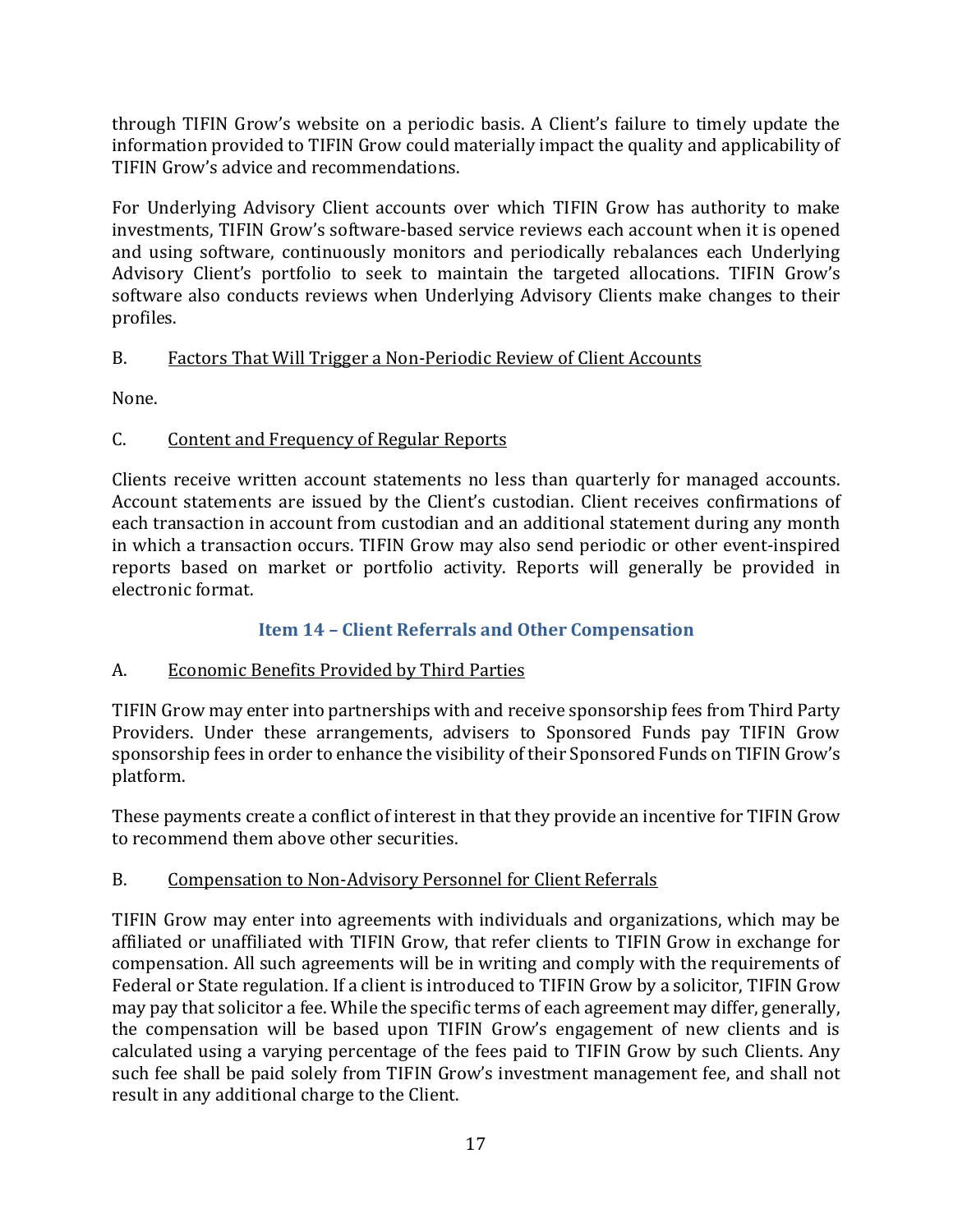Each prospective client who is referred to TIFIN Grow under such an arrangement will receive a copy of this brochure and a written disclosure statement disclosing the nature of the relationship between the solicitor and TIFIN Grow and the amount of compensation that will be paid by TIFIN Grow to the solicitor. The client's signature will be obtained acknowledging receipt of TIFIN Grow's disclosure brochure and the solicitor's written disclosure statement.

#### <span id="page-17-0"></span>**Item 15 – Custody**

TIFIN Grow does not have physical custody of Client assets including the receipt of securities, cash or checks at any time. However, pursuant to Rule 206(4)-2 under the Investment Advisers Act of 1940, with respect to certain Client accounts, TIFIN Grow may be deemed to have custody due to the ability to deduct management fees directly from the Client's account. Client assets will be maintained with one or more banks, brokerage firms, and/or other qualified custodians that serve as custodians of the funds and/or securities of the Clients. The decision to select a qualified third-party custodian remains solely with the client. Clients will receive account statements from their custodians. Clients are encouraged to carefully review the account statements provided by their custodians and to compare these to any reports provided by TIFIN Grow.

#### <span id="page-17-1"></span>**Item 16 – Investment Discretion**

If authorized by an applicable agreement, TIFIN Grow accepts discretionary authority to manage securities accounts on behalf of Clients. TIFIN Grow has the authority to determine, without obtaining specific Client consent, the securities to be bought or sold and the amount of the securities to be bought or sold. The Client approves the custodian to be used. Discretionary trading authority facilitates placing trades in your accounts on your behalf so that we may promptly implement the investment strategy. In all cases, however, such discretion is to be exercised in a manner consistent with the Investment Goals for a particular Client account. Any limitations on this discretionary authority shall be included in this written authority statement. Clients may change/amend these limitations as required. Such amendments shall be submitted in writing.

## <span id="page-17-2"></span>**Item 17 – Voting Client Securities**

TIFIN Grow will not have authority to vote proxies on behalf of any Clients. If in the future TIFIN Grow obtains authority to vote proxies, this Brochure will be appropriately amended.

#### <span id="page-17-3"></span>**Item 18 – Financial Information**

TIFIN Grow has no financial commitment that impairs its ability to meet contractual and fiduciary commitments to Clients, and has not been the subject of a bankruptcy petition.